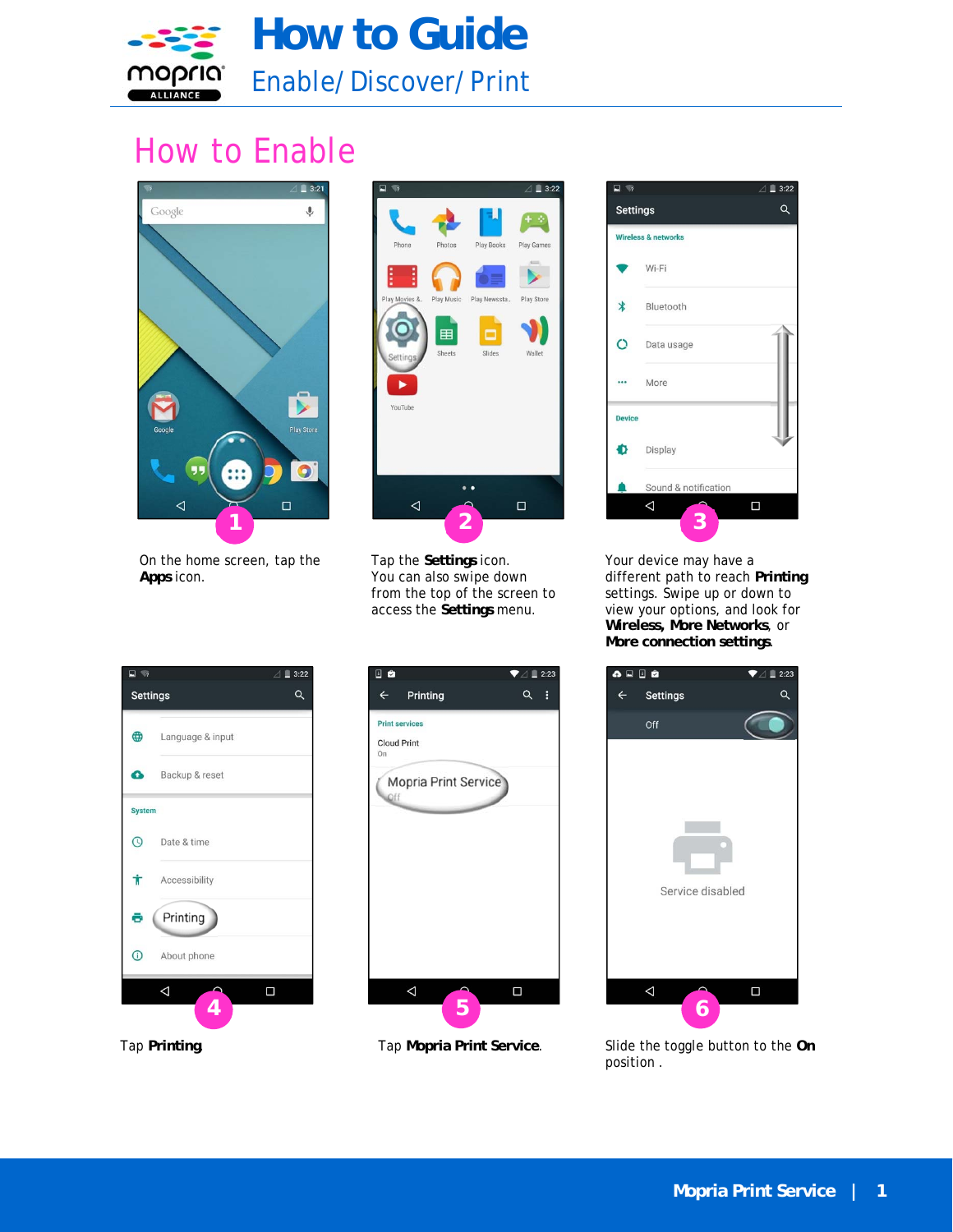## How to Discover



Allow Mopria Print Service to search for available and compatible printers.

## How to Print



Tap **OK**.



For Chrome users: Open the Chrome app and tap the menu icon.



Tap **Print**. If there is no **Print** option, the app may not be Mopriacompatible. **Share, Open, View**, or **Export** the image to the **Mopria Print Service** app.



Tap the printer's name.